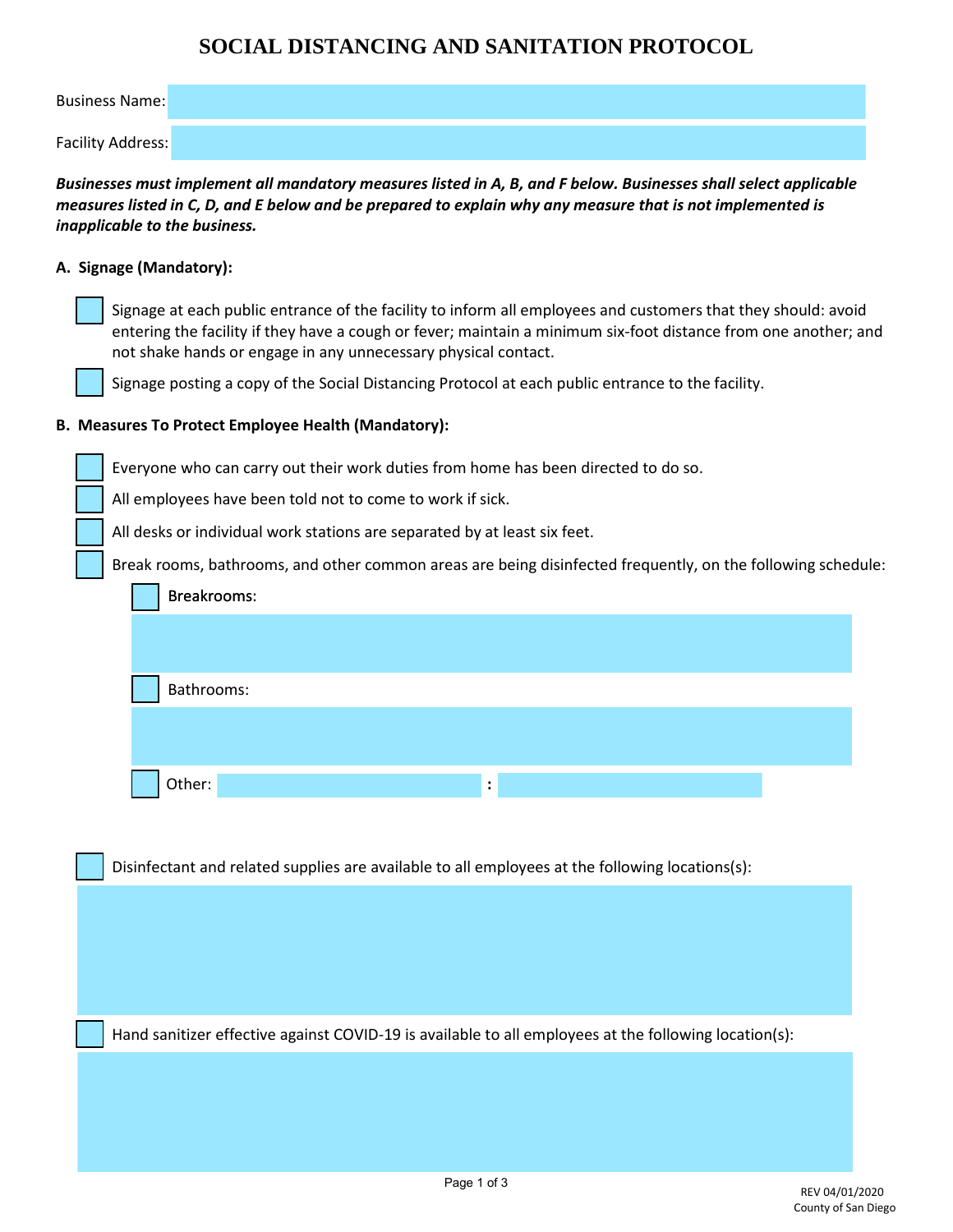| $\mathbb{R}^2$ |  | <b>Contract Contract Contract Contract Contract Contract Contract Contract Contract Contract Contract Contract Co</b> |  |
|----------------|--|-----------------------------------------------------------------------------------------------------------------------|--|
|                |  |                                                                                                                       |  |
|                |  |                                                                                                                       |  |
|                |  |                                                                                                                       |  |
|                |  |                                                                                                                       |  |
|                |  |                                                                                                                       |  |
|                |  |                                                                                                                       |  |
|                |  |                                                                                                                       |  |
|                |  |                                                                                                                       |  |